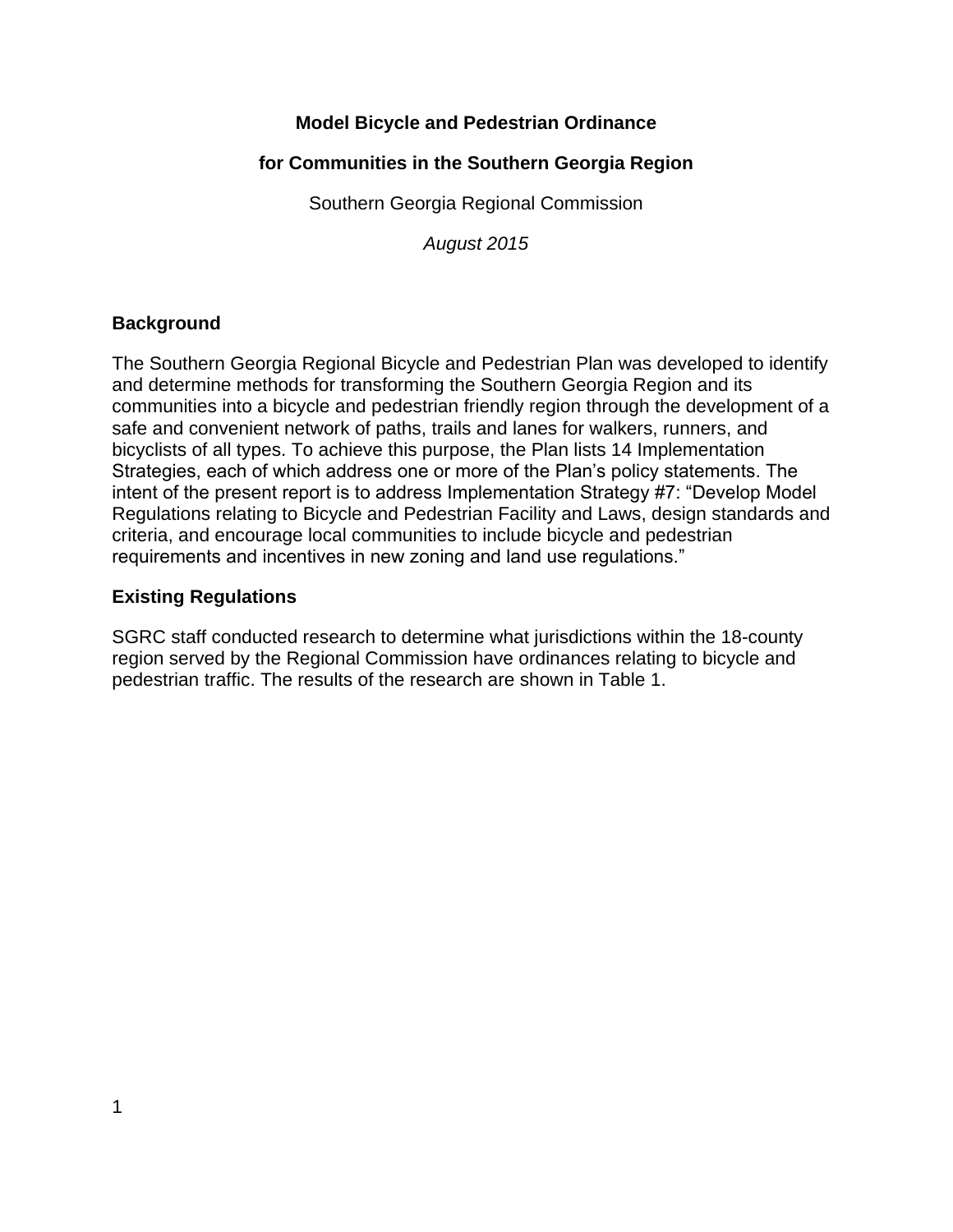|  |  |  | TABLE 1. Southern Georgia Region Bicycle/Pedestrian Ordinances |  |
|--|--|--|----------------------------------------------------------------|--|
|--|--|--|----------------------------------------------------------------|--|

| <b>Counties/Municipalities</b> | <b>Pedestrian/Sidewalk</b><br><b>Regulations</b> | <b>Bicyclist/Bike Facility</b><br><b>Regulations</b> |
|--------------------------------|--------------------------------------------------|------------------------------------------------------|
| <b>Atkinson County</b>         | <b>No</b>                                        | <b>No</b>                                            |
| Pearson                        | <b>No</b>                                        | <b>No</b>                                            |
| Willacoochee                   | <b>No</b>                                        | <b>No</b>                                            |
| <b>Bacon County</b>            | <b>No</b>                                        | <b>No</b>                                            |
| Alma                           | <b>No</b>                                        | <b>No</b>                                            |
| <b>Ben Hill County</b>         | <b>No</b>                                        | <b>No</b>                                            |
| Fitzgerald                     | <b>Yes</b>                                       | <b>No</b>                                            |
| <b>Berrien County</b>          | <b>No</b>                                        | <b>No</b>                                            |
| Alapaha                        | No                                               | <b>No</b>                                            |
| Enigma                         | <b>No</b>                                        | <b>No</b>                                            |
| Nashville                      | <b>No</b>                                        | <b>No</b>                                            |
| Ray City                       | <b>No</b>                                        | <b>No</b>                                            |
| <b>Brantley County</b>         | <b>No</b>                                        | <b>No</b>                                            |
| Hoboken                        | <b>No</b>                                        | <b>No</b>                                            |
| Nahunta                        | <b>No</b>                                        | <b>No</b>                                            |
| <b>Brooks County</b>           | <b>No</b>                                        | <b>No</b>                                            |
| <b>Barwick</b>                 | <b>No</b>                                        | <b>No</b>                                            |
| Morven                         | <b>No</b>                                        | <b>No</b>                                            |
| Pavo                           | <b>No</b>                                        | <b>No</b>                                            |
| Quitman                        | <b>No</b>                                        | <b>No</b>                                            |
| <b>Charlton County</b>         | No                                               | No                                                   |
| Folkston                       | <b>No</b>                                        | <b>No</b>                                            |
| Homeland                       | <b>No</b>                                        | <b>No</b>                                            |
| <b>Clinch County</b>           | No                                               | No                                                   |
| Argyle                         | <b>No</b>                                        | <b>No</b>                                            |
| Du Pont                        | No                                               | No                                                   |
| Fargo                          | No                                               | No                                                   |
| Homerville                     | No                                               | <b>No</b>                                            |
| <b>Coffee County</b>           | No                                               | No                                                   |
| Ambrose                        | No                                               | No                                                   |
| <b>Broxton</b>                 | No                                               | No                                                   |
| Douglas                        | <b>Yes</b>                                       | <b>Yes</b>                                           |
| Nicholls                       | No                                               | <b>No</b>                                            |
| <b>Cook County</b>             | No                                               | No                                                   |
| Adel                           | No                                               | No                                                   |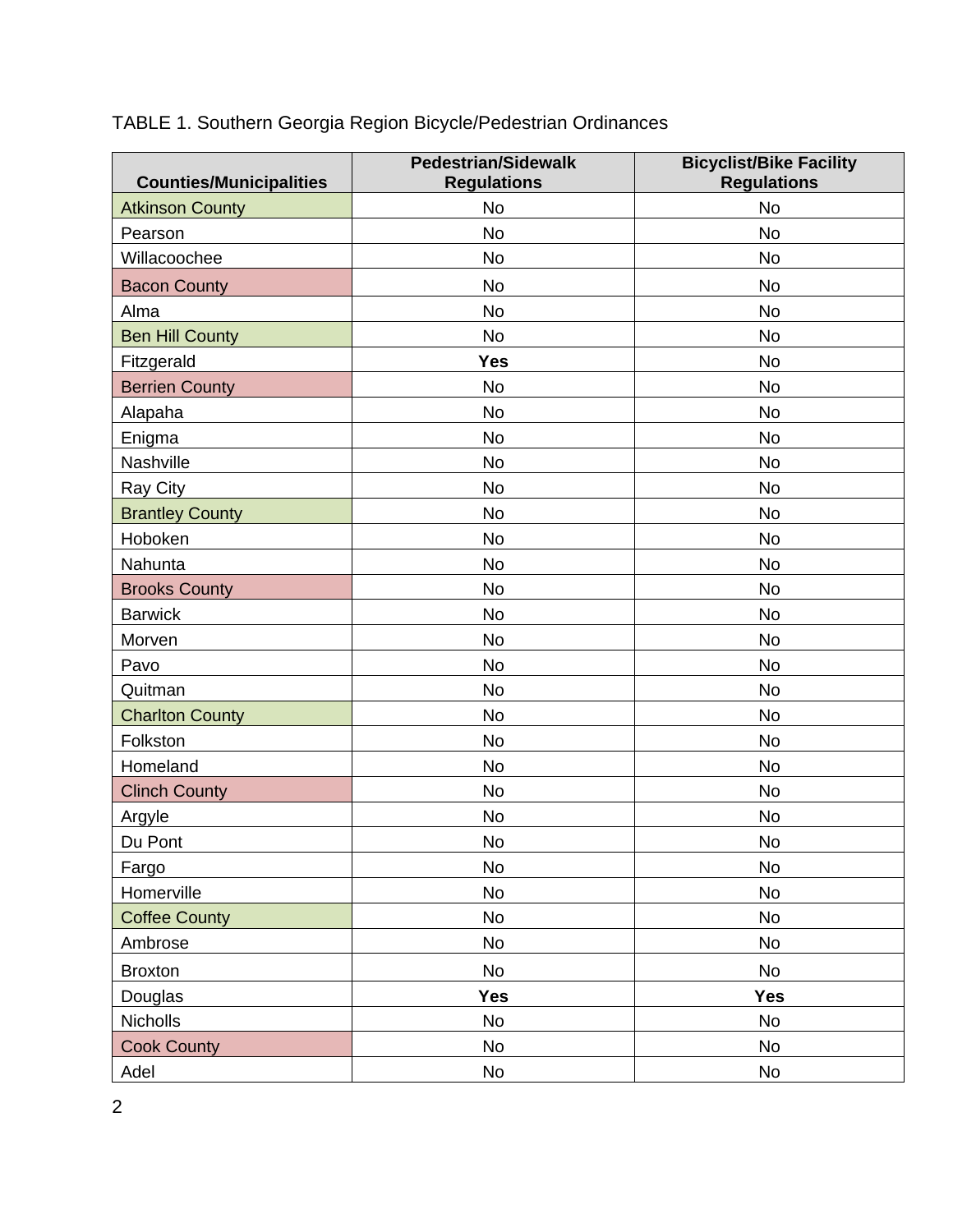| <b>Counties/Municipalities</b> | <b>Pedestrian/Sidewalk</b><br><b>Regulations</b> | <b>Bicyclist/Bike Facility</b><br><b>Regulations</b> |
|--------------------------------|--------------------------------------------------|------------------------------------------------------|
| Cecil                          | <b>No</b>                                        | <b>No</b>                                            |
| Lenox                          | <b>No</b>                                        | <b>No</b>                                            |
| Sparks                         | <b>No</b>                                        | <b>No</b>                                            |
| <b>Echols County</b>           | <b>No</b>                                        | <b>No</b>                                            |
| <b>Irwin County</b>            | <b>No</b>                                        | <b>No</b>                                            |
| Ocilla                         | <b>No</b>                                        | <b>No</b>                                            |
| <b>Lanier County</b>           | <b>No</b>                                        | <b>No</b>                                            |
| Lakeland                       | <b>No</b>                                        | <b>No</b>                                            |
| <b>Lowndes County</b>          | <b>No</b>                                        | <b>No</b>                                            |
| Dasher                         | <b>No</b>                                        | <b>No</b>                                            |
| Hahira                         | <b>No</b>                                        | <b>No</b>                                            |
| Lake Park                      | <b>No</b>                                        | <b>No</b>                                            |
| Remerton                       | <b>No</b>                                        | <b>No</b>                                            |
| Valdosta                       | <b>Yes</b>                                       | <b>No</b>                                            |
| <b>Pierce</b>                  | <b>No</b>                                        | <b>No</b>                                            |
| <b>Blackshear</b>              | <b>No</b>                                        | No                                                   |
| Patterson                      | <b>No</b>                                        | <b>No</b>                                            |
| Offerman                       | <b>No</b>                                        | <b>No</b>                                            |
| <b>Tift County</b>             | <b>No</b>                                        | <b>No</b>                                            |
| Omega                          | <b>No</b>                                        | <b>No</b>                                            |
| Tifton                         | <b>Yes</b>                                       | <b>Yes</b>                                           |
| Ty Ty                          | <b>No</b>                                        | <b>No</b>                                            |
| <b>Turner County</b>           | <b>No</b>                                        | <b>No</b>                                            |
| Ashburn                        | <b>No</b>                                        | <b>No</b>                                            |
| Rebecca                        | No                                               | <b>No</b>                                            |
| Sycamore                       | <b>No</b>                                        | <b>No</b>                                            |
| <b>Ware County</b>             | <b>No</b>                                        | <b>No</b>                                            |
| Waycross                       | <b>Yes</b>                                       | <b>Yes</b>                                           |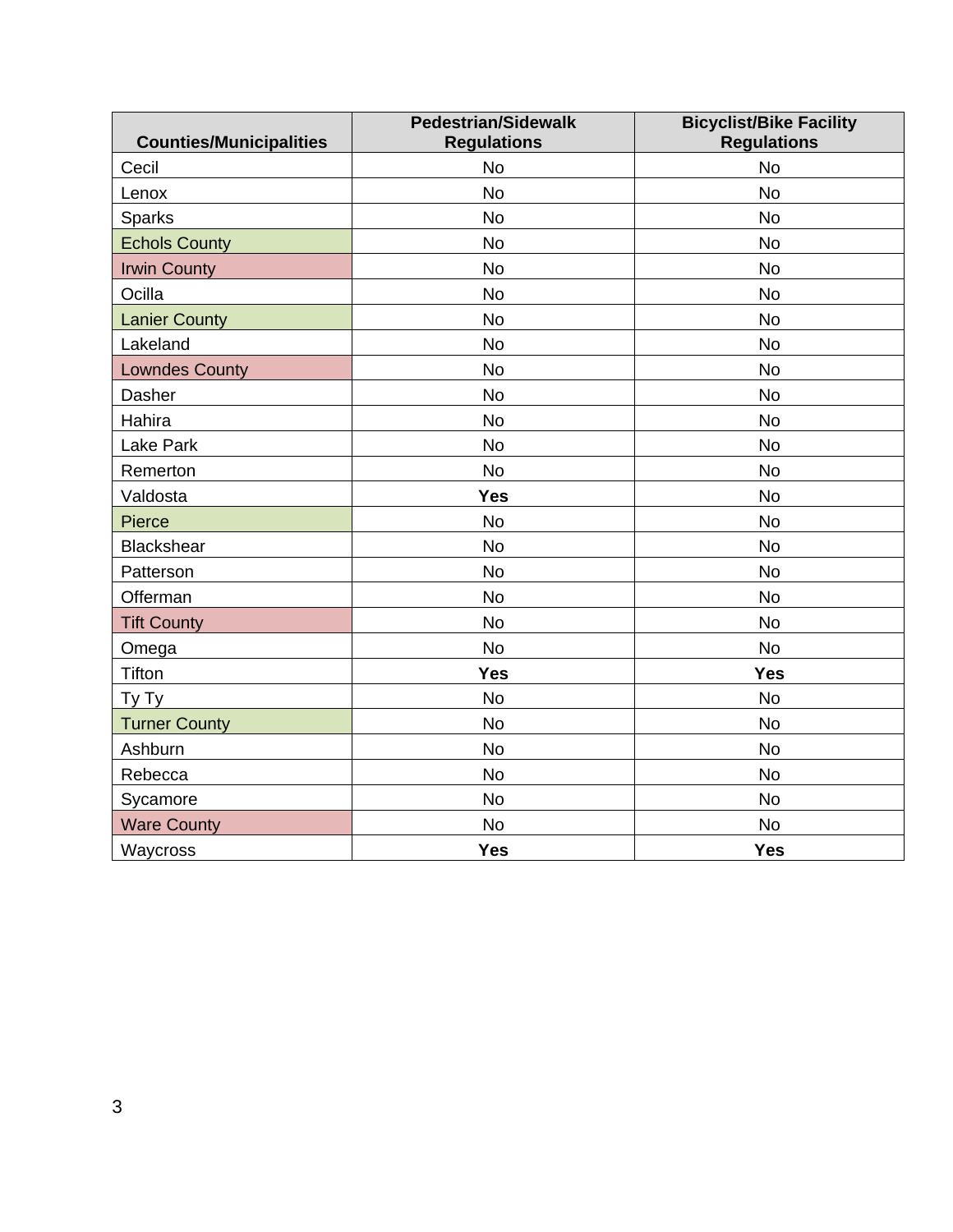## **Summary of Existing Ordinances**

## **City of Douglas**

Section 56-40 relates to sidewalks and bikeways.

Section 78-108 relates to use of sidewalks, mainly to the obstruction of sidewalks, as well as sidewalk cafés.

Section 86-6 restricts usage of skateboards, roller skates and similar in certain areas.

Section 86-86 limits bicycle parking (as well as other vehicle parking) to 2 hours in designated areas.

In Chapter 3, Zoning Districts, TC-C Town Center Commercial District, section 5g relates to bicycle parking, requiring at least 1 bicycle parking space for every 20 automobile parking spaces.

Chapter 9, Section 5 (Street Improvement Standards), section j contains standards for sidewalks and bikeways.

### **City of Fitzgerald**

Section 17-15 relates to pedestrian crossing signals.

Section 21-17 relates to pedestrian crossing of railroad tracks.

Section 22, Article II relates to Sidewalk Construction and Repair (Sec. 22-21 – Sec. 22- 28).

#### **City of Tifton**

Section 4.2 – drainage easement and similar may be used as ped/bikeways.

Sections 4,05.00, 4.06.02 and 4.08-02 – Planned development/subdivision standards include pedestrian/bicycle circulation.

Section 5-1-3 relates to crosswalks.

Section 70.1 prohibits sidewalk obstruction.

Section 78-12 prohibits bicycles on sidewalks citywide.

Section 78-35 relates to "play streets."

#### **City of Valdosta**

Section 4-2-3 relates to crosswalks.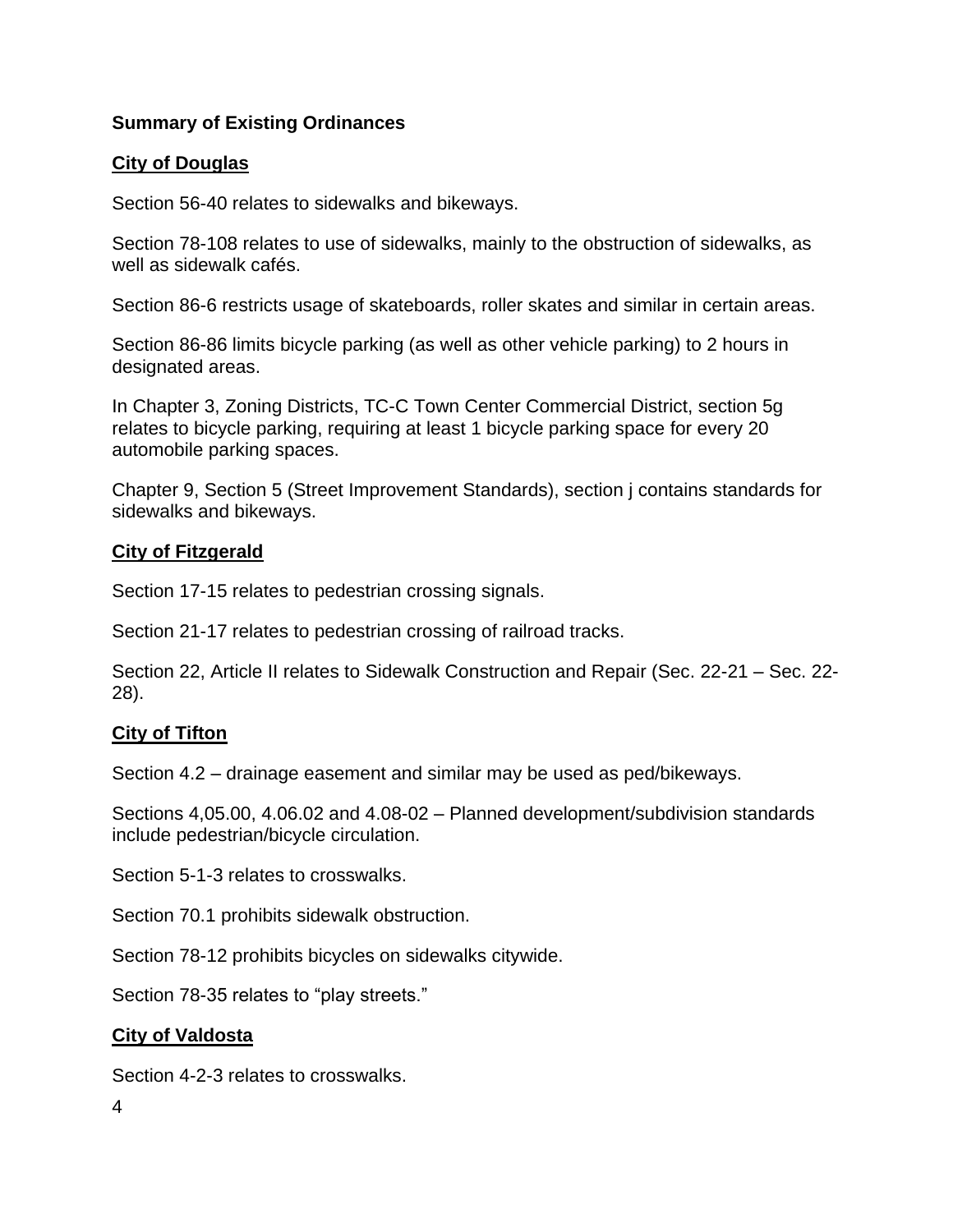Section 62-122(i) regulates root barriers for street trees to prevent sidewalk cracking.

Section 8-5 covers sidewalk requirements, including for new subdivisions.

Section 86-8 relates to sidewalk paving.

Section 86-41 relates to paving of sidewalks.

Sections 86-121 and 86-122 also cover sidewalk requirements for new developments.

Section 94-43 prohibits bicycles on sidewalks in the downtown area.

### **City of Waycross**

Article VI, Section 20-101 through 20-107, relates to bicycles: Obey traffic regulations, bell/whistle required, lights requires. Prohibits bicycles on sidewalks citywide.

Section 33-1 restricts bicycles to transportation use only in the downtown area and prohibits scooters, etc.

Section 33-20 prohibits obstructing sidewalks.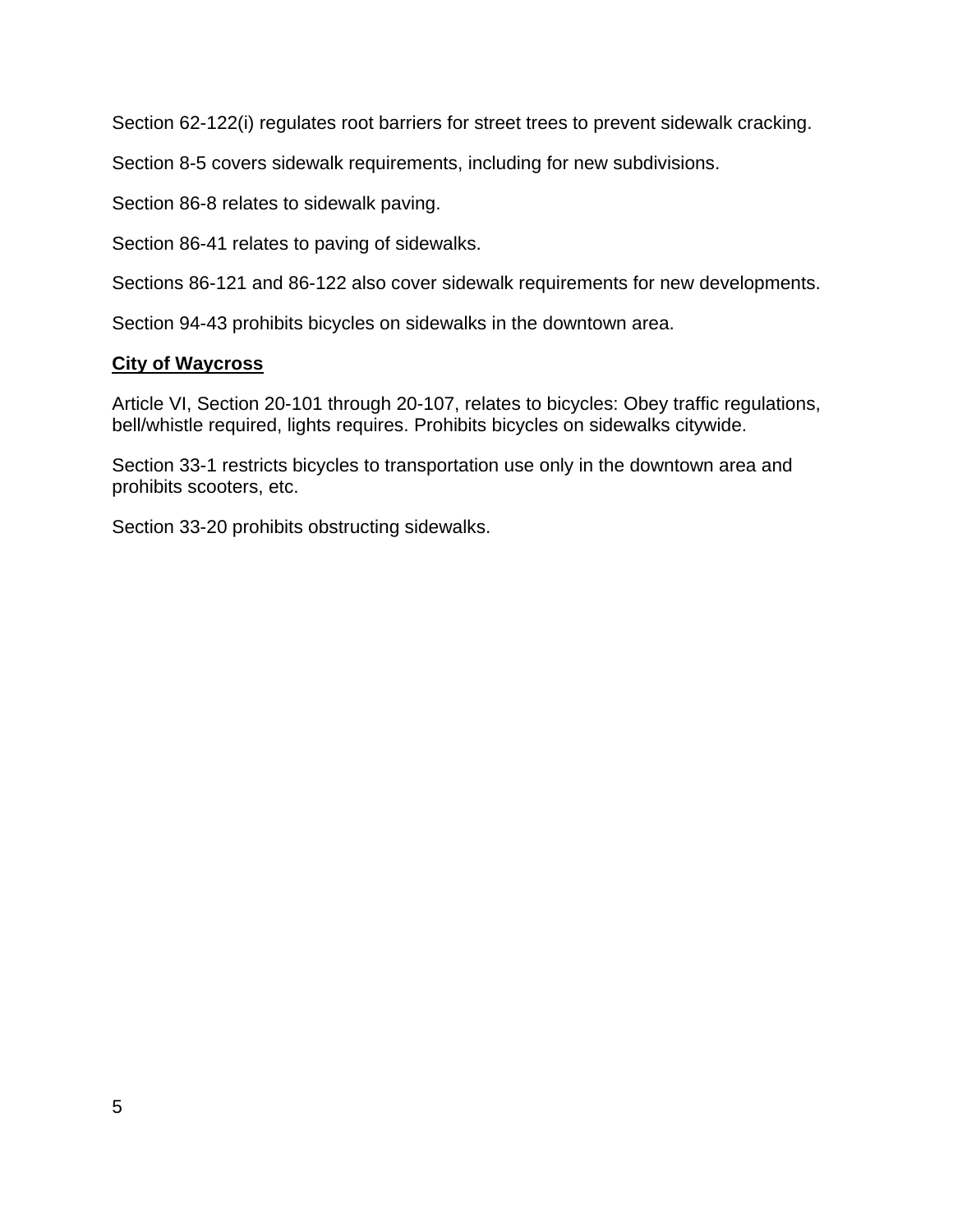#### **Model Bicycle and Pedestrian Ordinance**

Southern Georgia Regional Commission

WHEREAS, increasing walking and bicycling offers the potential for improved health, reduced traffic congestion, a more livable community, and more efficient use of road space and resources;

WHEREAS, pedestrians and bicyclists are disproportionately represented in the number of traffic injuries and fatalities that occur, and infrastructure improvements have been proven to address this issue;

WHEREAS, pedestrian and bicycle accommodations have been shown to increase property values and positively affect local economies;

## **BE IT ORDAINED BY THE MAYOR AND THE CITY COUNCIL OF THE CITY OF \_\_\_\_\_\_\_\_\_\_\_\_\_\_\_, GEORGIA, AS FOLLOWS:**

The City of \_\_\_\_\_\_\_\_\_\_\_\_\_ will plan for, design, and construct all new transportation improvement projects to provide appropriate accommodation for all road users, including pedestrians, bicyclists, and persons of all ages and abilities, while promoting safe operation for all users, as provided for below.

#### **1. Definitions**

**"Bicycle Lane"** means a portion of a roadway (either with curb and gutter or a flush shoulder) which has been designated by striping, and special pavement markings or signing for the preferential use by bicyclists. The minimum viable width for a Bicycle Lane is five feet and traffic flow is one-way.

**"Multi-Use Path"** means a multi-use pathway for all non-automobile users, including pedestrians and bicyclists. The minimum viable width for a Multi-Use Path is ten feet and traffic flow is two-way.

**"Street"** means any right of way, public or private, including arterials, collectors, local roads, and roadways by any other designation, as well as bridges, tunnels, and any other portions of the transportation network.

**"Transportation Improvement Project"** means the construction, reconstruction, retrofit, or alteration of any Street, and includes the planning, design, approval, and implementation processes, except that "Transportation